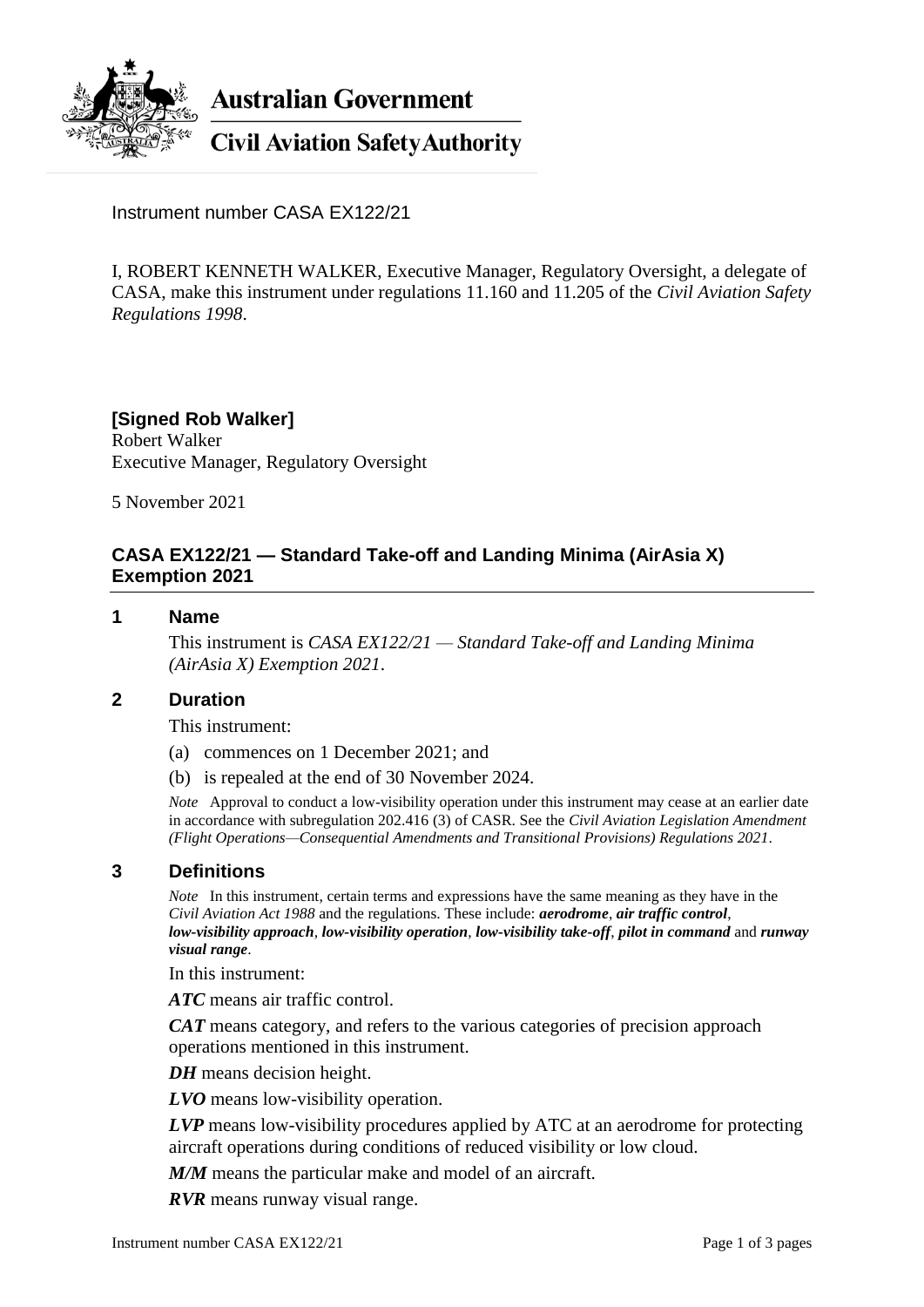## **4 Application**

This instrument applies in relation to AirAsia X BHD of Kuala Lumpur, Selangor Darul Ehsan, Malaysia, ARN 769091 (the *exempted operator*), if:

- (a) the exempted operator conducts a flight to or from an aerodrome in a A330-300 kind of aircraft (the *aircraft*); and
- (b) ATC at the aerodrome has informed the pilot in command of the aircraft that LVP are in force.

## **5 Exemptions**

- (1) The exempted operator is exempt from compliance with subregulations 257 (3) and (4) of CAR.
- (2) The pilot in command of the aircraft is exempt from compliance with subregulations 257 (3) and (4) of CAR in relation to the flight.

### **6 Conditions**

- (1) It is a condition of the exemption in subsection 5 (1) that the exempted operator ensures compliance with the requirements mentioned in subsection (3).
- (2) It is a condition of the exemption in subsection 5 (2) that the pilot in command of the aircraft ensures compliance with the requirements mentioned in subsection (3).
- (3) The requirements are:
	- (a) the aircraft must comply with the meteorological minima for LVO and associated requirements set out in Schedule 1; and
	- (b) the requirements for LVO mentioned in Schedule 2.

#### **Schedule 1 Operating minima for LVO**

#### **Low-visibility take-off minimum**

1 An aircraft of a kind mentioned in column 1 of Table 1 must not conduct a low-visibility take-off from the aerodrome if the reported RVR for the take-off is less than the meteorological minimum mentioned in column 2 of the Table.

#### **Table 1: Low-visibility take-off minimum**

| <b>Aircraft M/M</b> | <b>Meteorological minimum</b> |  |
|---------------------|-------------------------------|--|
| $\vert$ (column 1)  | $\alpha$ (column 2)           |  |
| A330-300            | $175 \text{ m}$               |  |

#### **Low-visibility approach minima**

- 2 An aircraft of a kind mentioned in column 1 of Table 2, when conducting a low-visibility approach operation mentioned in column 2 of the Table for the purpose of landing the aircraft:
	- (a) has the RVR meteorological minimum mentioned in column 3 of the Table for the low-visibility approach operation; and
	- (b) must apply the DH mentioned in column 4 of the Table for the low-visibility approach operation.